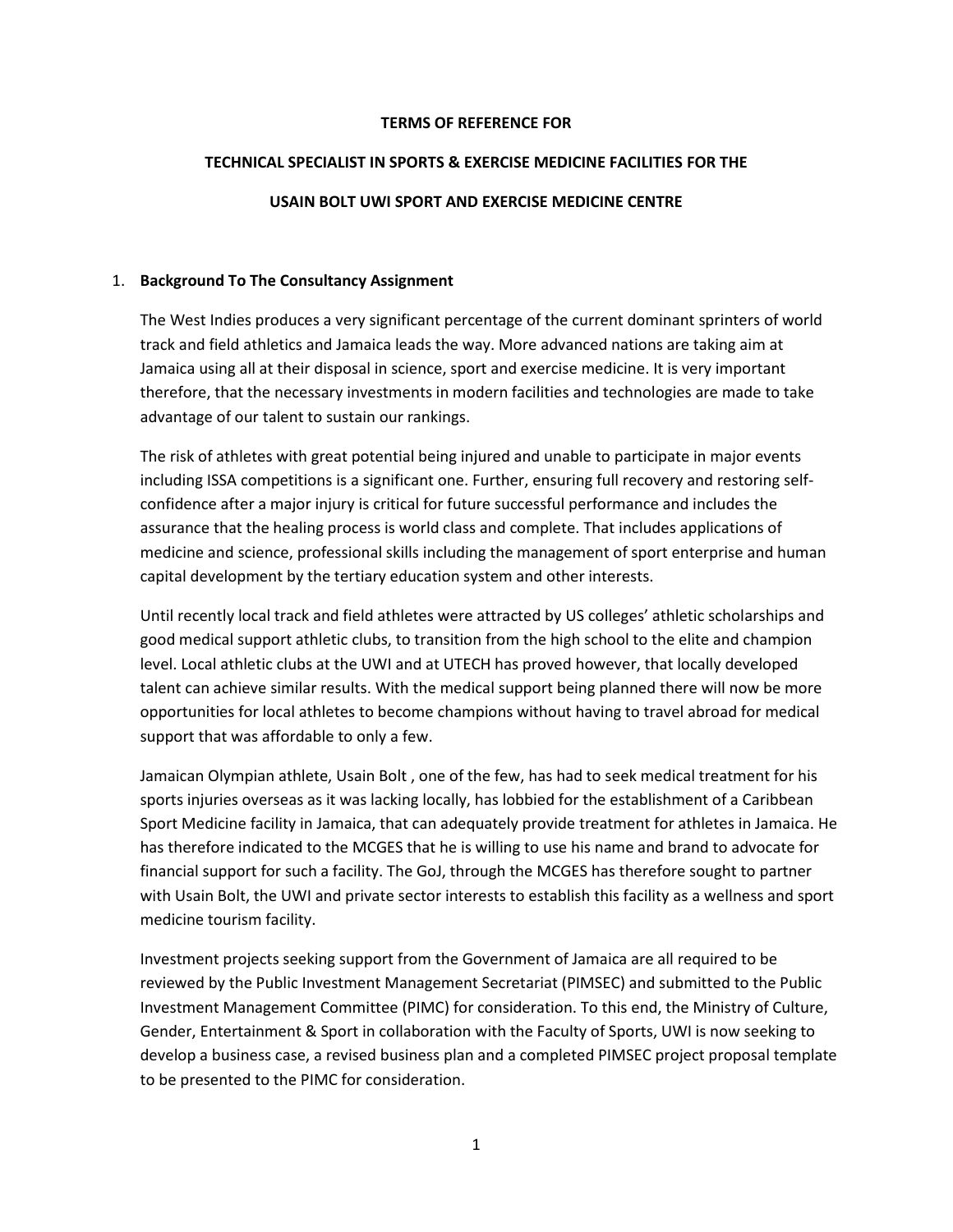Two individual consultants will be contracted; a Project development Specialist and a Technical specialist in the area of Sports and Exercise Medicine. This TOR refers specifically to the Technical Specialist In Sports & Exercise Medicine Facilities.

## *Background to the Strategic Public-Sector Transformation Project (SPSTP):*

The Government of Jamaica (GOJ) has received loan financing from the International Bank for Reconstruction and Development (IBRD) towards the cost of the Strategic Public-Sector Transformation Project (SPSTP). The Project Development Objective (PDO) is to strengthen public resource management and support selected public sector institutions in facilitating a more enabling environment for private sector growth. The project has 6 components divided into 2 thematic areas.

The first thematic area of the proposed intervention seeks to reinforce fiscal discipline and revenue enhancement through four main components: (a) Strengthening the Public Investment Management System (PIMS); (b) Strengthening the Budget Preparation Process and Results Based Budgeting (c) Adaptive Public-Sector Approaches to Promote Fiscal Sustainability and Project Management; (d) Modernizing of the Accountant General's Department.

The second thematic area seeks to support those institutions that sit at the interface between the public and private sectors: Bureau of Standards of Jamaica (BSJ) through component 5, (a) Fostering Industrial Growth and Trade Facilitation, this Component will support strategic public-sector institutions essential to creating an enabling environment for the private sector. The management of the project makes up the sixth component.

Strengthening the Public Investment Management System (PIMS) is a sub-set of Component 1 and the PIMS was established by legislation to provide a common framework for the preparation, appraisal, approval and management of public investments carried out by entities within the Public Sector, irrespective of source of funding or procurement modalities including PPPs, Joint Ventures and Unsolicited Proposals. While there is legislation and guidelines that give effect to the PIMS, there is as yet no comprehensive policy that addresses the operationalisation of the PIMS. There is a privatization policy and work has commenced on the development of policy to guide Joint Ventures and Unsolicited Proposals which are both forms of public investments. There are also Public Private Partnerships (PPPs) which represent another type of funding modality for public investments which would need to be given consideration under an overarching PIMS policy. The lack of such a comprehensive policy is deemed to be a significant gap in the administrative and governance arrangement for the effective implementation of the PIMS.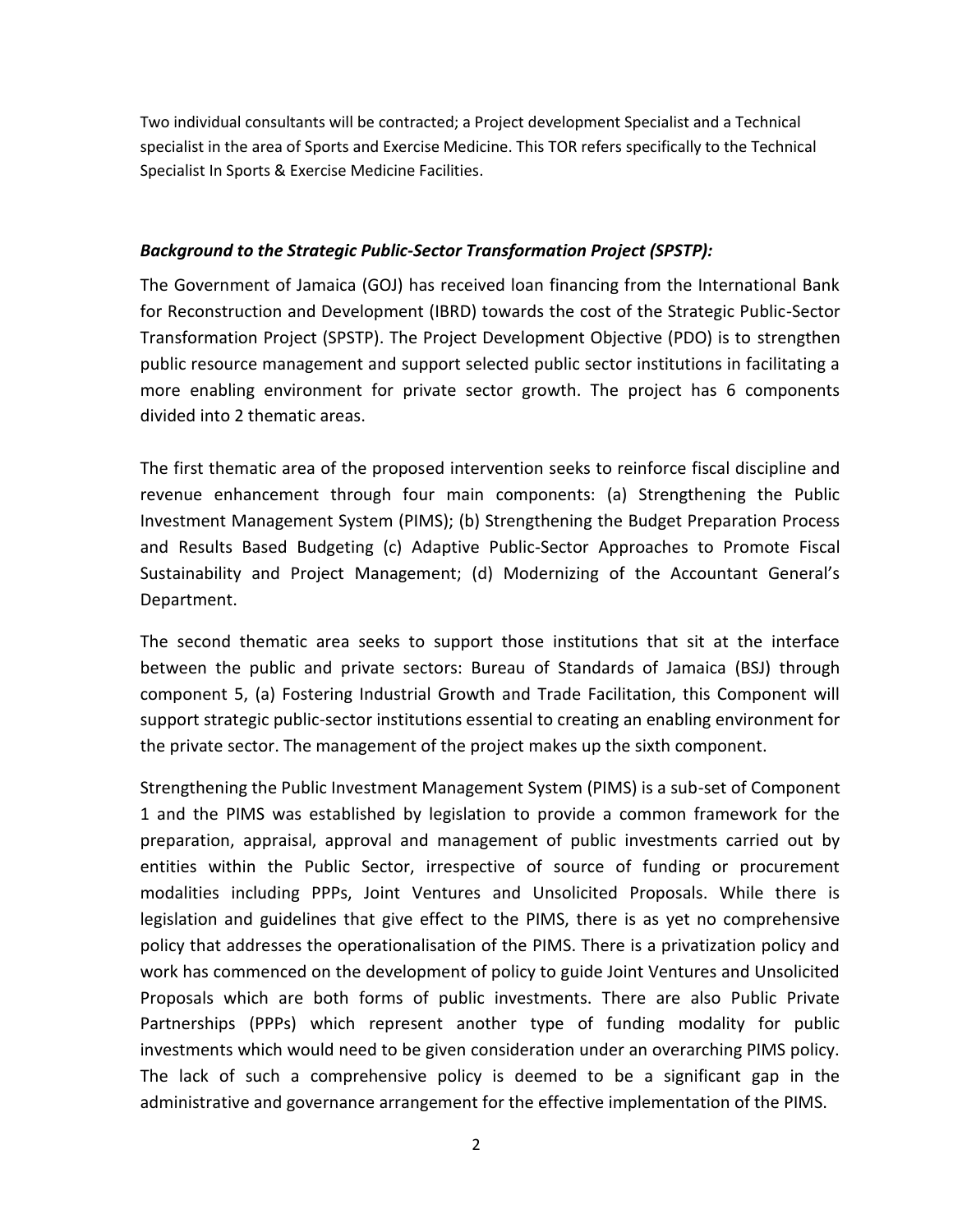#### 2. **Objective of Consultancy – Technical Specialist**

Provide Technical advice to the UWI Sport faculty, the Ministry of Culture, Gender, Entertainment Sports, as well as the Usain Bolt Foundation, on the options for the design, construction, equipping, financing and operation of Sports & Exercise Medicine facilities and to recommend feasible options for Jamaica, given project objectives, context, and global best practice.

# 3. **The Deliverables** - The outputs of the consultant and the timelines :

- *a) Workplan, to be prepared within three days of signing of contract.*
- *b) A draft report within four weeks of signing of contract, addressing all the elements of the scope of work.*
- *c) A final report to the UWI Sport s Faculty within six weeks of the signing of the contract*

### 4. **Scope of Work**

Provide technical advice, reports and documents on the options and recommended approach/actions for the design, equipping, financing, marketing and operating of a sports and exercise medicine facility that will enable the Project Development/Management consultant to prepare a comprehensive business case and updated business plan*.* The scope of the work will include the activities outlined below and any other actions necessary to ensure that the objective of this consultancy assignment is fully realised:

- a) Review the existing proposal and business plan
- b) Prepare proposed work plan within three days of signing of contract.
- c) Research, organise and prepare report on the options for the design, construction, equipping, financing & operation of a Sports & Exercise Medicine facility in Jamaica.
- d) Select the most feasible options and recommend the best option(s) for Jamaica, based on verifiable data, and given the local context, the established objectives and global best practice
- e) Provide information to facilitate a detailed market demand study
- f) Prepare a full equipment listing, with itemised costs based on actual market price, as well as a maintenance plan with associated costs
- g) Outline of the most appropriate operational arrangements for the delivery of the desired services, staffing and training requirements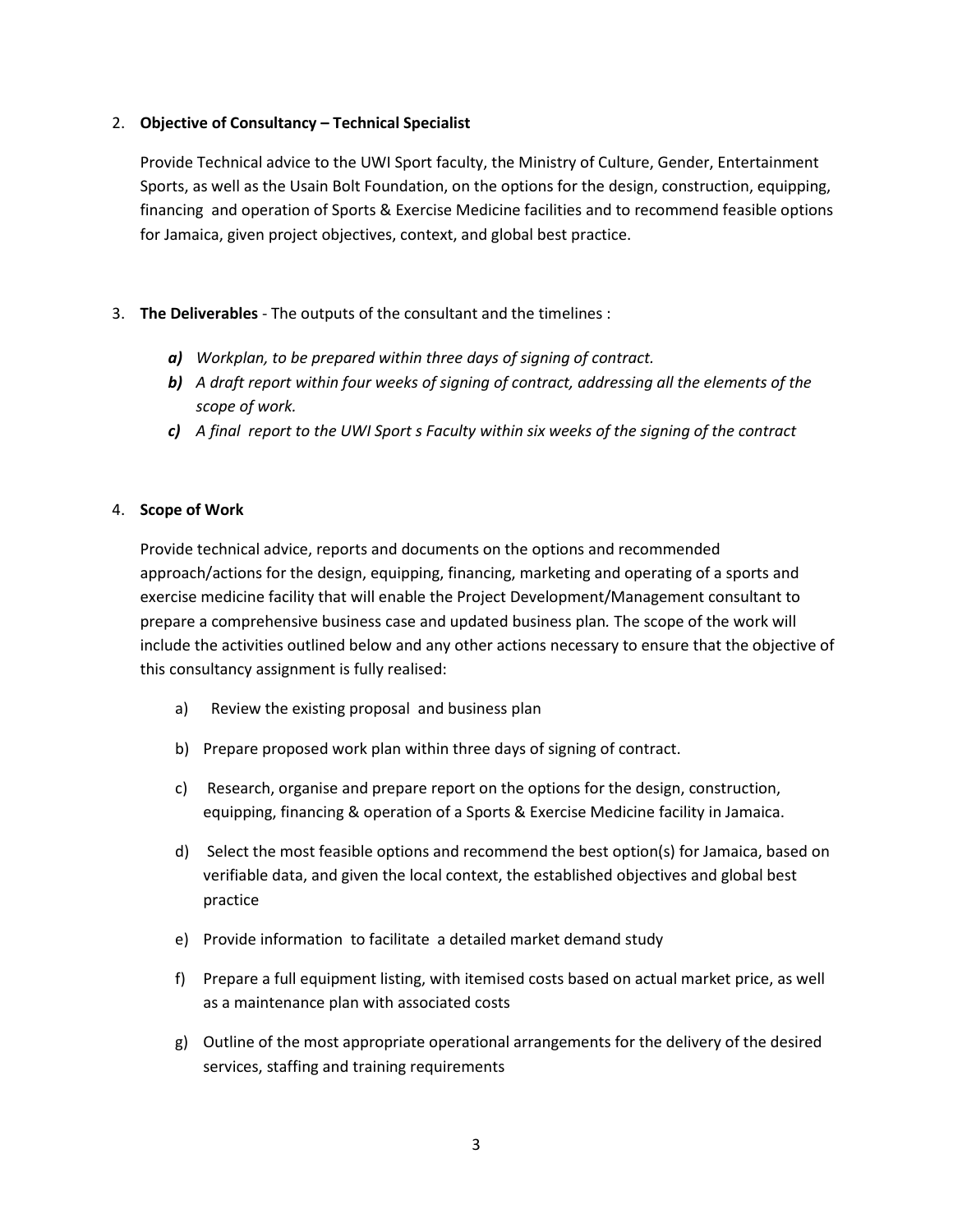- h) Engage in regular dialogue with the Project Development/Management consultant to share information and offer advice
- i) Explore feasible financing arrangements and identify potential partners based on the nature of funding required and potential benefit that will accrue to funders.
- j) Initiate discussions with potential donors and investors who are willing to consider significant investments in the facility
- k) Prepare draft report on findings and recommendations within 4 weeks of signing
- l) Present report to The UWI and other key stakeholders and secure their feedback
- m) Revise & finalize report based on feedback and submit to the UWI Faculty of Sport

# 5. **Qualifications of the Consultant**

The Consultant should have at least a University degree or equivalent. Degrees in development economics, business administration, sports development, medicine would be ideal. Training in marketing, sports development or health economic would be a distinct advantage. Consultants should also have at least 5 years' experience in the implementation of and/or successful operation/management of similar centres.

# *6.* **Reporting and Supervision** *–*

The consultant will be supervised by the Dean, Faculty of Sport UWI. A steering committee will be established, comprising representatives from the UWI Faculty of Sport & the Ministry of Culture, Gender, Entertainment and Sport, to provide oversight for the consultancies.

# **7. Payments Arrangements**

|              | <b>Deliverable</b>                                                     | <b>Timeline</b>                                           | % of Contract<br>Payable |
|--------------|------------------------------------------------------------------------|-----------------------------------------------------------|--------------------------|
| a)           | Work plan, to be prepared within<br>three days of signing of contract. | 1 <sup>st</sup> week of contract<br>signing               | 20.0                     |
| b)           | A draft report                                                         | End of 4 <sup>th</sup> week after<br>signing of contract. | 50.0                     |
| $\mathsf{C}$ | A final report to the UWI Sport s<br>Faculty within                    | six weeks after<br>signing of contract                    | 30.0                     |